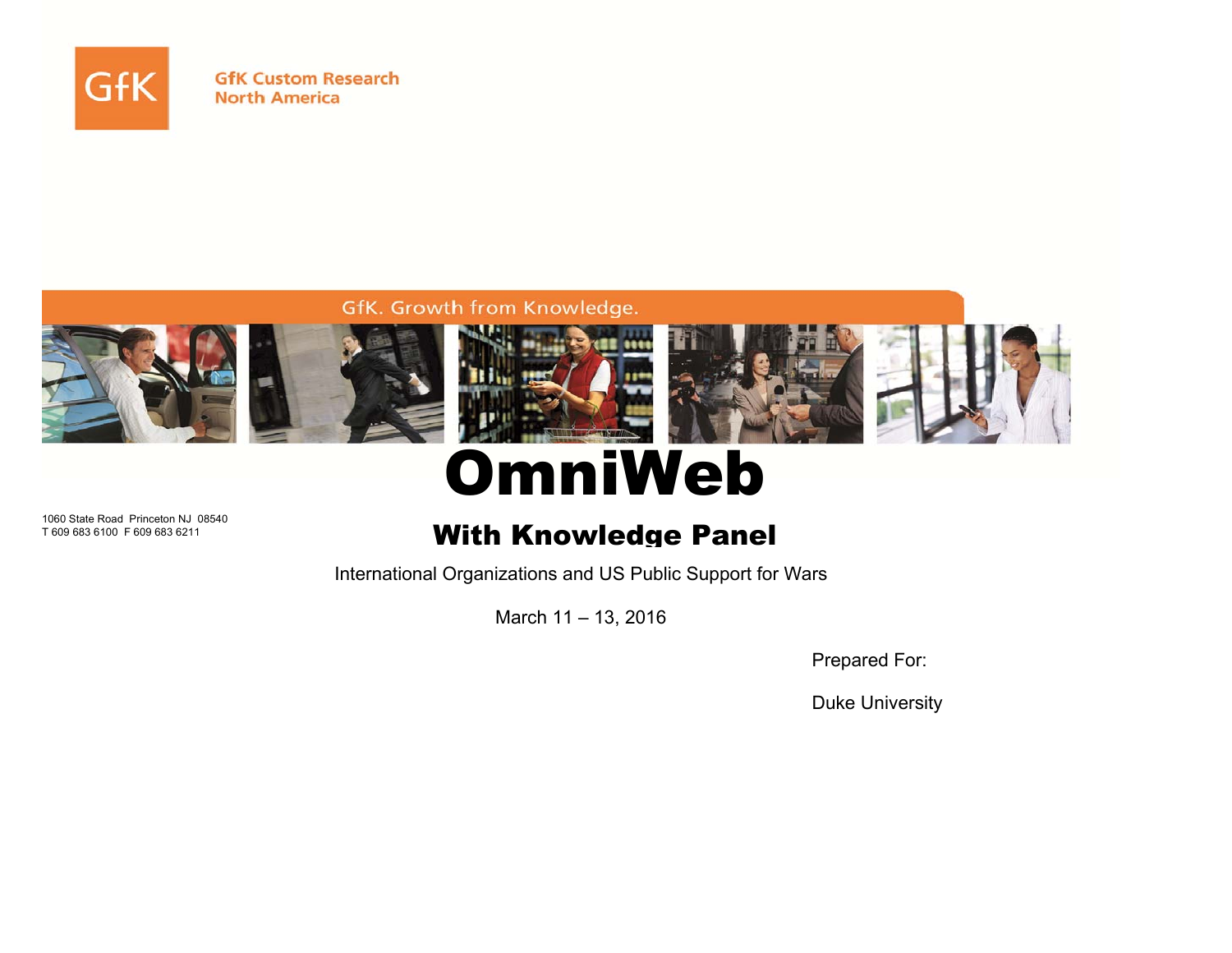Start Fieldwork: 3/11 End Fieldwork: 3/13

**Create DOV\_Group [s] If DOV\_GROUP=1; Control – Survey A If DOV\_GROUP=2; Treatment 1 – Survey B If DOV\_GROUP=3; Treatment 2- Survey C If DOV\_GROUP=4; Treatment 3 – Survey D** 

**Please Randomize and record the DOV\_GROUP and Randomly assign 25% of sample for each group** 

#### **Base: If DOV\_GROUP=1**

#### **Q01a [S]**

There's a lot of talk these days about American military and economic policies abroad. We'd like to get your thoughts on these issues by exploring an imaginary situation.

Suppose you hear on the news that the President of the United States (who is not Barack Obama anymore) has decided to intervene militarily in a foreign country. However, the imminent intervention is in an obscure country, country X, and you are not familiar with any aspect of its geopolitical situation.

In addition, you only know that the President has decided to intervene because he deems it necessary to follow this path of action. You do not know anything beyond this about the motive for the intervention – official or otherwise.

Assuming you don't find out anything further on the issue, if the President proceeds to execute a US military intervention in the foreign country X, would you support this course of action or oppose it? Select the answer choice that best represents your opinion. **Please only check one answer.**

- 1. I would strongly support the President's decision.
- 2. I would somewhat support the President's decision.
- 3. I would somewhat oppose the President's decision.
- 4. I would strongly oppose the President's decision.
- 5. I am unsure and/or I decline to answer.

#### **Base: If DOV\_GROUP=2**

#### **Q01b [S]**

There's a lot of talk these days about American military and economic policies abroad. We'd like to get your thoughts on these issues by exploring an imaginary situation.

Suppose you hear on the news that the President of the United States (who is not Barack Obama anymore) has decided to intervene militarily in a foreign country. However, the imminent intervention is in an obscure country, country X, and you are not familiar with any aspect of its geopolitical situation.

A few days later, you learn that the United Nations Security Council (UNSC) has approved the President's proposed use of force against country X with a formal Resolution. For the purposes of this survey, interpret this authorization as a certification that the intervention is legal under the existing principles of international law (and as nothing further).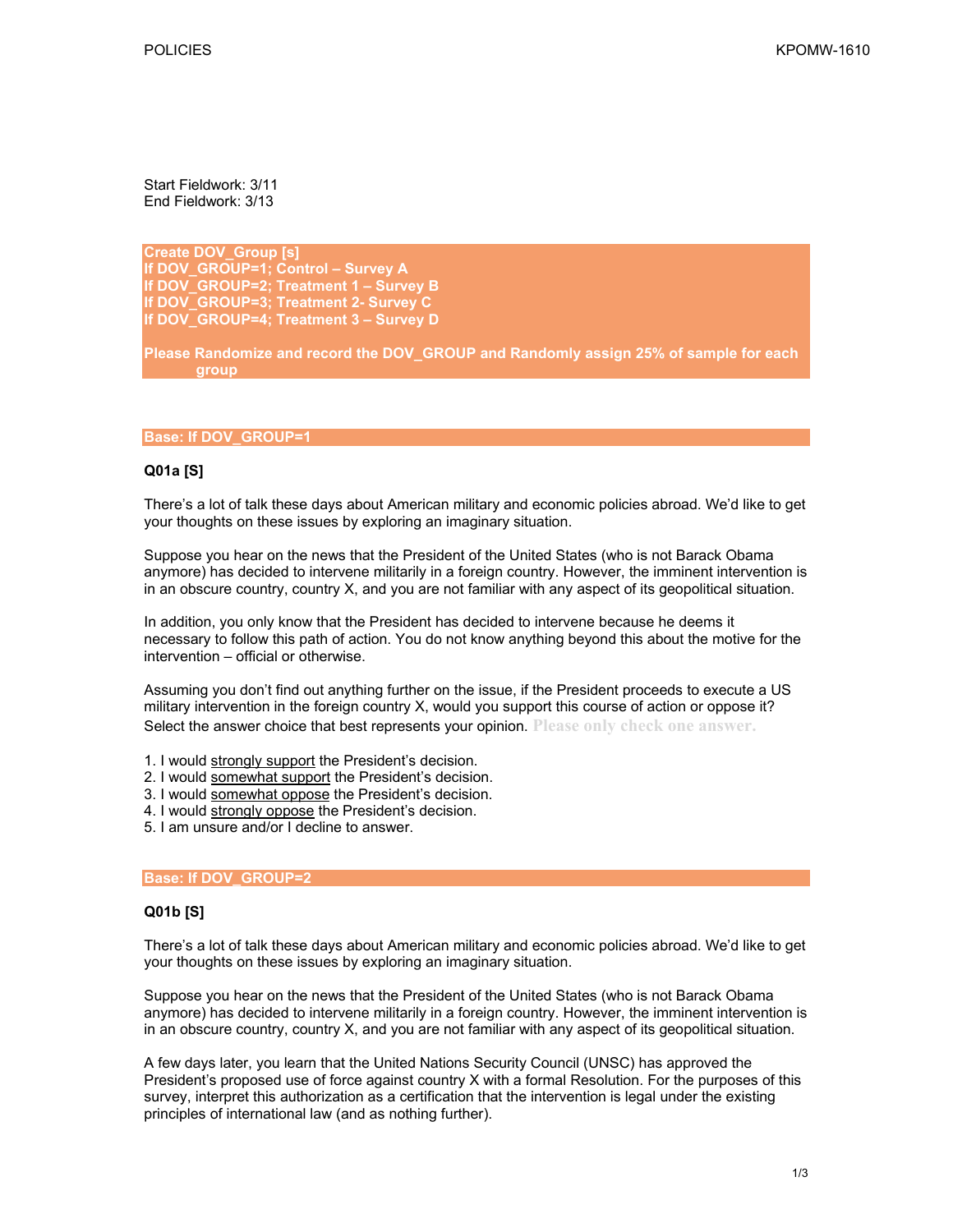Assuming you don't find out anything further on the issue, if the President proceeds to execute a US military intervention in the foreign country X, would you support this course of action or oppose it? Select the answer choice that best represents your opinion. Please only check one answer.

- 1. I would strongly support the President's decision.
- 2. I would somewhat support the President's decision.
- 3. I would somewhat oppose the President's decision.
- 4. I would strongly oppose the President's decision.
- 5. I am unsure and/or I decline to answer.

**Base: If DOV\_GROUP=3** 

#### **Q01c [S]**

There's a lot of talk these days about American military and economic policies abroad. We'd like to get your thoughts on these issues by exploring an imaginary situation.

Suppose you hear on the news that the President of the United States (who is not Barack Obama anymore) has decided to intervene militarily in a foreign country. However, the imminent intervention is in an obscure country, country X, and you are not familiar with any aspect of its geopolitical situation.

A few days later, you discover that the United Nations Security Council has approved the President's proposed use of force against country X with a formal Resolution. For the purposes of this survey, interpret this authorization as a credible signal that the UNSC members believe the intervention is likely to succeed, and is therefore wise or prudent (and as nothing further).

Assuming you don't find out anything further on the issue, if the President proceeds to execute a US military intervention in the foreign country X, would you support this course of action or oppose it? Select the answer choice that best represents your opinion. Please only check one answer.

- 1. I would strongly support the President's decision.
- 2. I would somewhat support the President's decision.
- 3. I would somewhat oppose the President's decision.
- 4. I would strongly oppose the President's decision.
- 5. I am unsure and/or I decline to answer.

#### **Base: If DOV\_GROUP=4**

#### **Q01d [S]**

There's a lot of talk these days about American military and economic policies abroad. We'd like to get your thoughts on these issues by exploring an imaginary situation.

Suppose you hear on the news that the President of the United States (who is not Barack Obama anymore) has decided to intervene militarily in a foreign country. However, the imminent intervention is in an obscure country, country X, and you are not familiar with any aspect of its geopolitical situation.

A few days later, you discover that the North Atlantic Treaty Organization (NATO) has agreed to support the US mission in country X. For the purposes of this survey, interpret this support as being material aid (such as soldiers, weapons, etc.) for the mission from other NATO countries (and as nothing further).